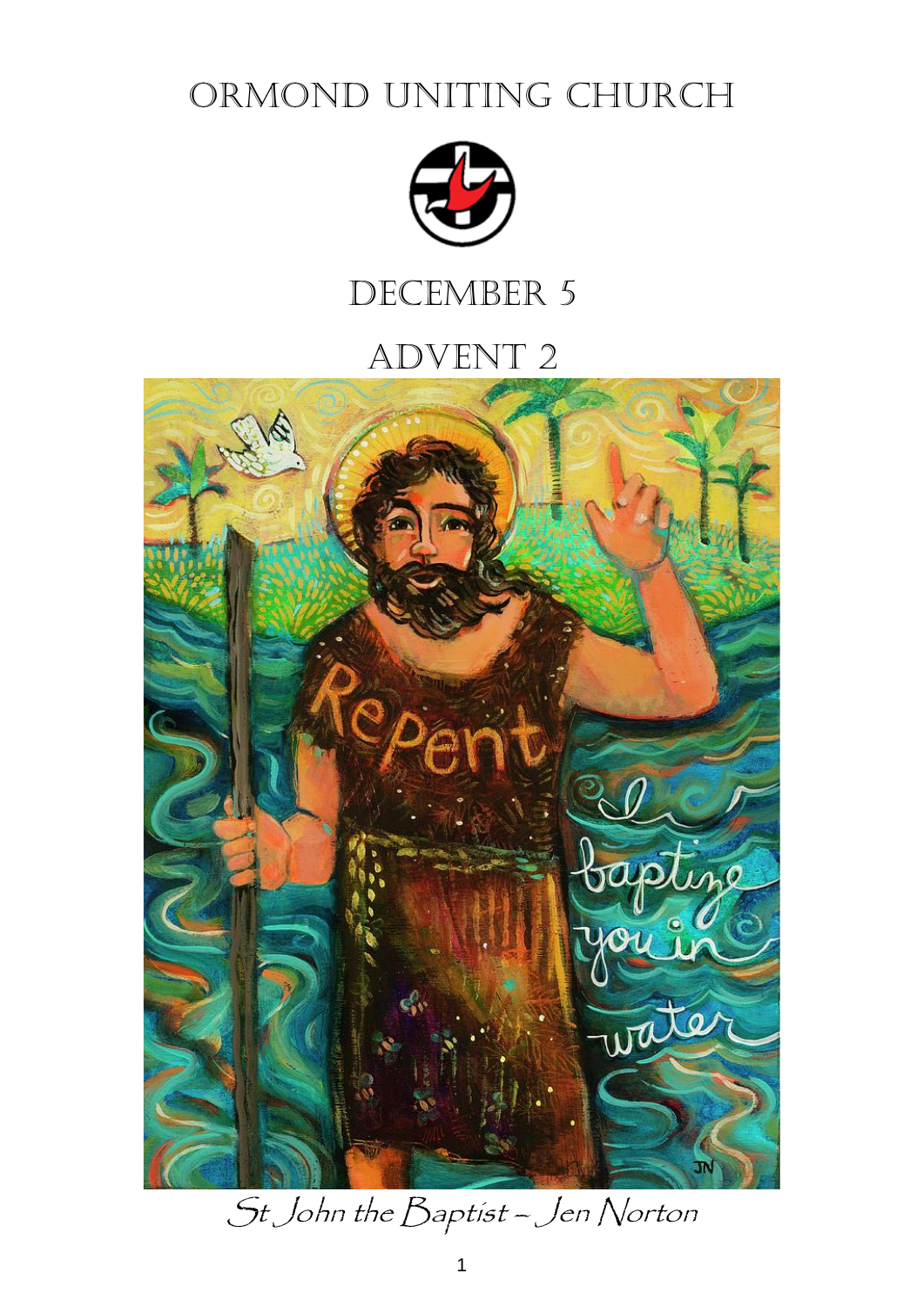## *Congregational responses are printed in bold type*

## **WELCOME**

## **CALL TO WORSHIP**

By the tender mercy of our God,

the dawn from on high will break upon us,

## **to give light to those who sit in darkness and in the shadow of death,**

 **to guide our feet into the way of peace.'**

## **HYMN: TIS 158**

God has spoken by his prophets, spoken his unchanging word, each, from age to age proclaiming God, the one, the righteous Lord. In the world's despair and turmoil one firm anchor holds us fast: God is King, his throne eternal, God the first, and God the last.

God has spoken by Christ Jesus, Christ, the everlasting Son, brightness of the Father's glory, with the Father ever one; spoken by the Word incarnate, God from God, ere time began, Light from Light, to earth descending, God, revealed as Son of Man.

God is speaking by his Spirit, speaking to our hearts again, in the age-long word expounding God's own message, now as then, through the rise and fall of nations one sure faith yet standing fast;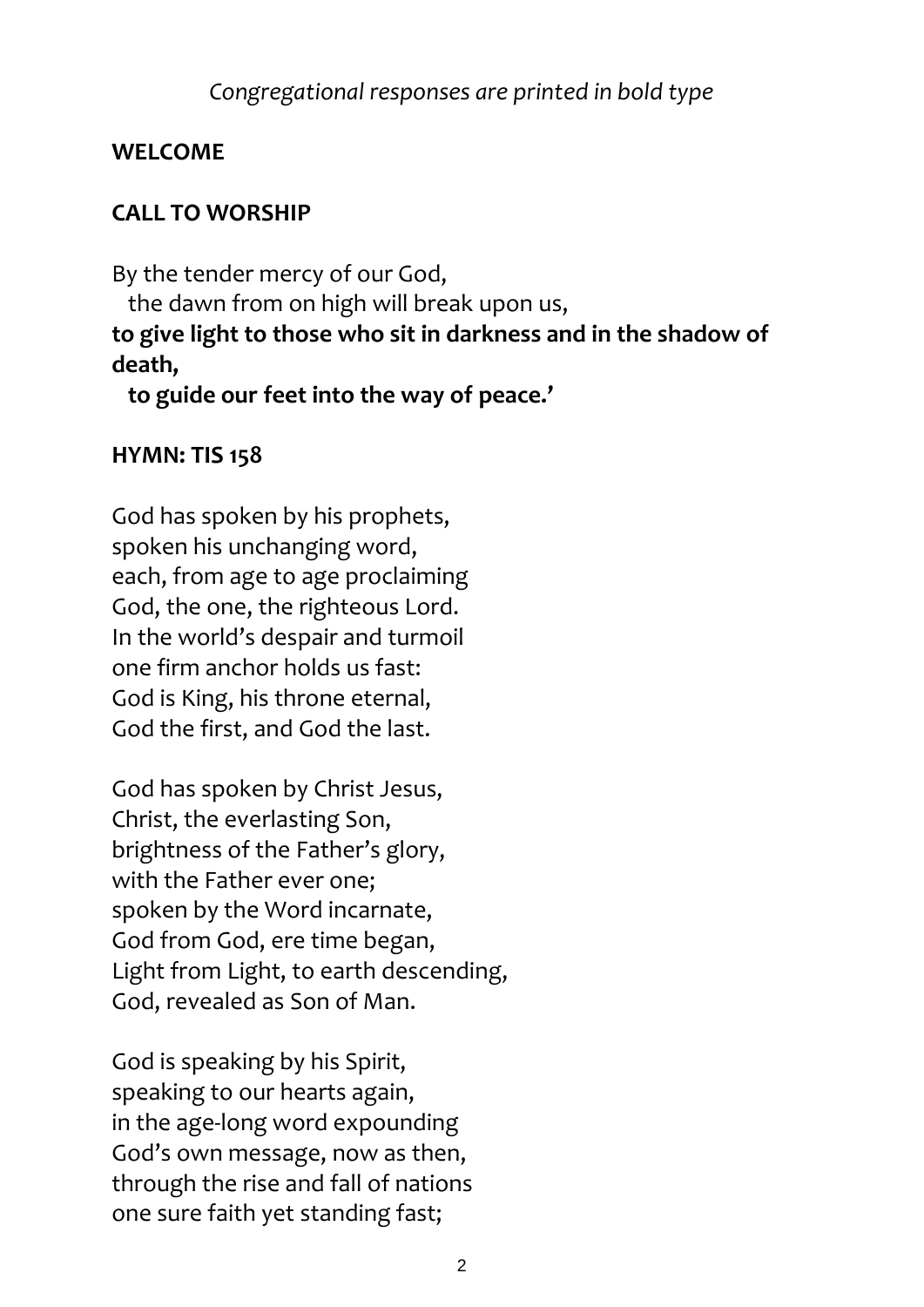God still speaks, his word unchanging, God the first, and God the last.

> George Wallace Briggs 1875-1959 *alt.*

#### **LIGHTING OF THE ADVENT CANDLES**

Come living Word of God **Speak to us of your divine life.**

Come light of the world, **enlighten our darkness and grant us your peace.**

*We light a candle of Peace* 

The messenger of the covenant in whom you delight—indeed, he is coming, says the Lord of hosts. But who can endure the day of his coming, and who can stand when he appears?

For he is like a refiner's fire and like fullers' soap; he will sit as a refiner and purifier of silver, and he will purify the descendants of Levi and refine them like gold and silver, until they present offerings to the Lord in righteousness.

## **Come living word of God, sow peace in our hearts, peace in our world.**

## **PRAYERS OF GATHERING IN GOD'S PRESENCE**

Where there seems to be no way to end the conflict and violence in our time, we pray that you would teach us, O Christ, to prepare the way;

Where we can see no way to provide for the needs of all people, we pray that you would show us, O Christ, how to prepare the way;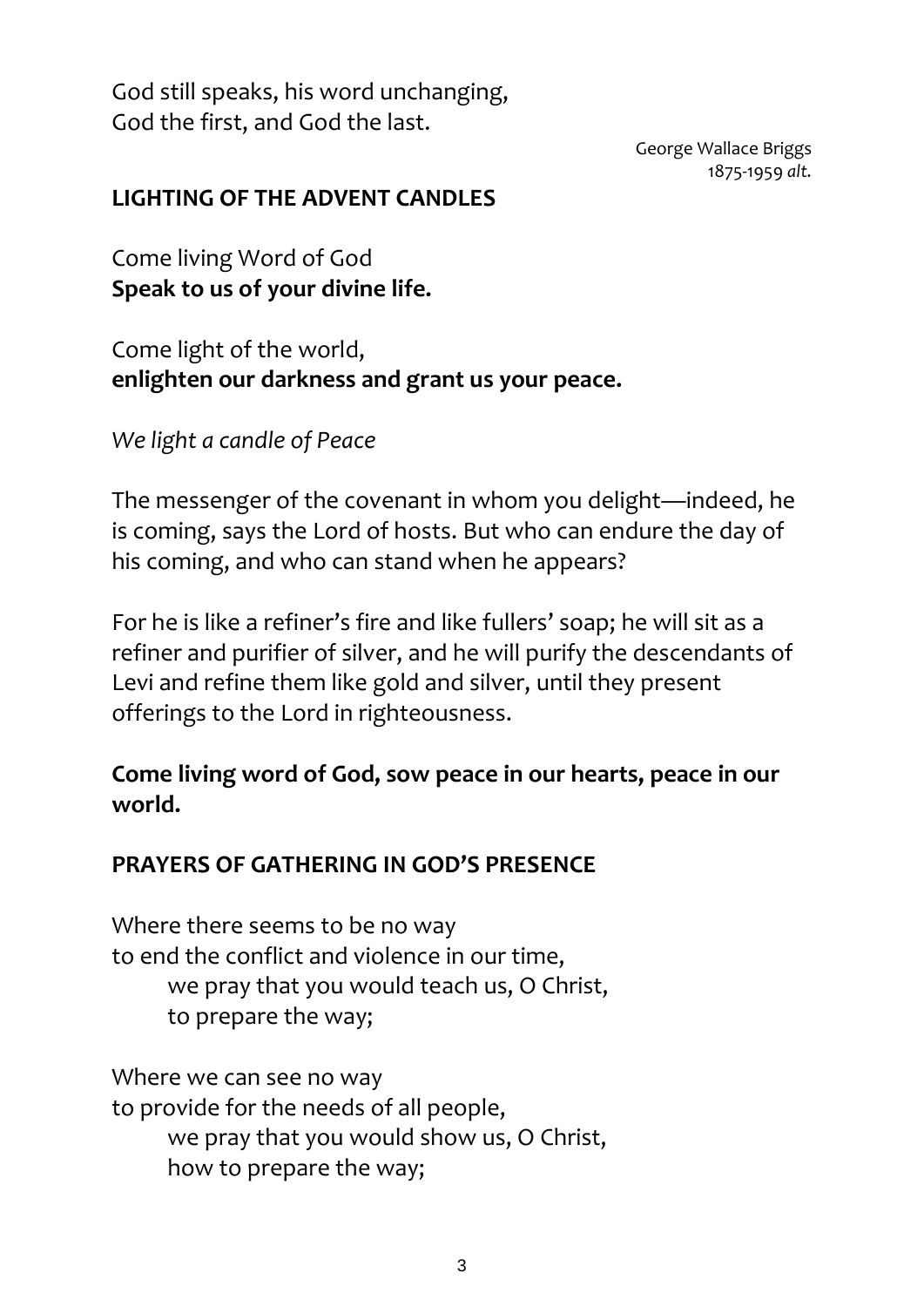Where can find no way to work together for justice, we pray that you would change us, O Christ, until we prepare the way;

Where we are unable to believe in a way to live simply, responsibly and mindfully, we pray that you would inspire us, O Christ, to faith that prepares the way;

In a world where we are tempted to see so many of our challenges as dead-ends, we pray for a new vision, a new heart and a new commitment to prepare the way for your reign, your grace, your shalom and for the liberation, justice and peace that you bring. **Amen.**

## **SERVICE OF THE WORD**

Your Word, O Lord, is a lamp to our feet; **A light to our path**

Hebrew Scriptures: Malachi 2. 17 - 3. 4

The Gospel according to Luke: 1. 5-7, 17-17,

The Canticle of Zechariah – Luke 1. 68-79

*Then, John's father Zechariah was filled with the Holy Spirit and spoke this prophecy:*

'Blessed be the Lord God of Israel,

**for he has looked favourably on his people and redeemed them.** He has raised up a mighty saviour for us in the house of his servant David,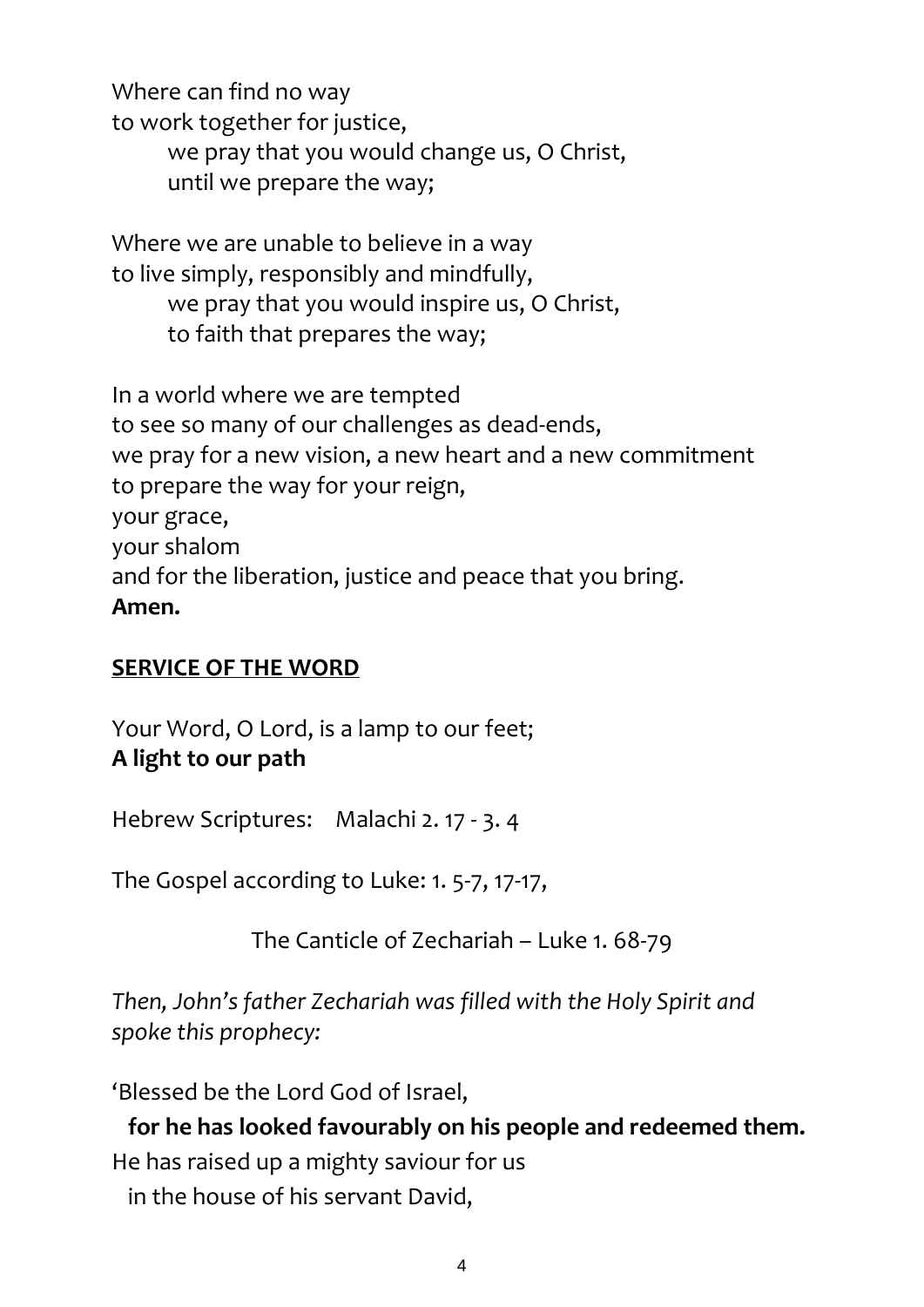## **as he spoke through the mouth of his holy prophets from of old,**

# **that we would be saved from our enemies and from the hand of all who hate us.**

Thus he has shown the mercy promised to our ancestors,

and has remembered his holy covenant,

the oath that he swore to our ancestor Abraham,

**to grant us that we, being rescued from the hands of our enemies,**

**might serve him without fear, in holiness and righteousness before him all our days.**

And you, child, will be called the prophet of the Most High;

**for you will go before the Lord to prepare his ways,**

**to give knowledge of salvation to his people**

 **by the forgiveness of their sins.**

By the tender mercy of our God,

the dawn from on high will break upon us,

**to give light to those who sit in darkness and in the shadow of death,**

 **to guide our feet into the way of peace.'**

The word of the Lord **Thanks be to God**

Gospel: Luke 3. 1-6

The Gospel of the Lord **Praise to you Lord Jesus Christ**

#### **HYMN: TIS 284**

O bless the God of Israel who comes to set us free; who visits and redeems us, with love for all to see. The prophets spoke of mercy, of rescue and release: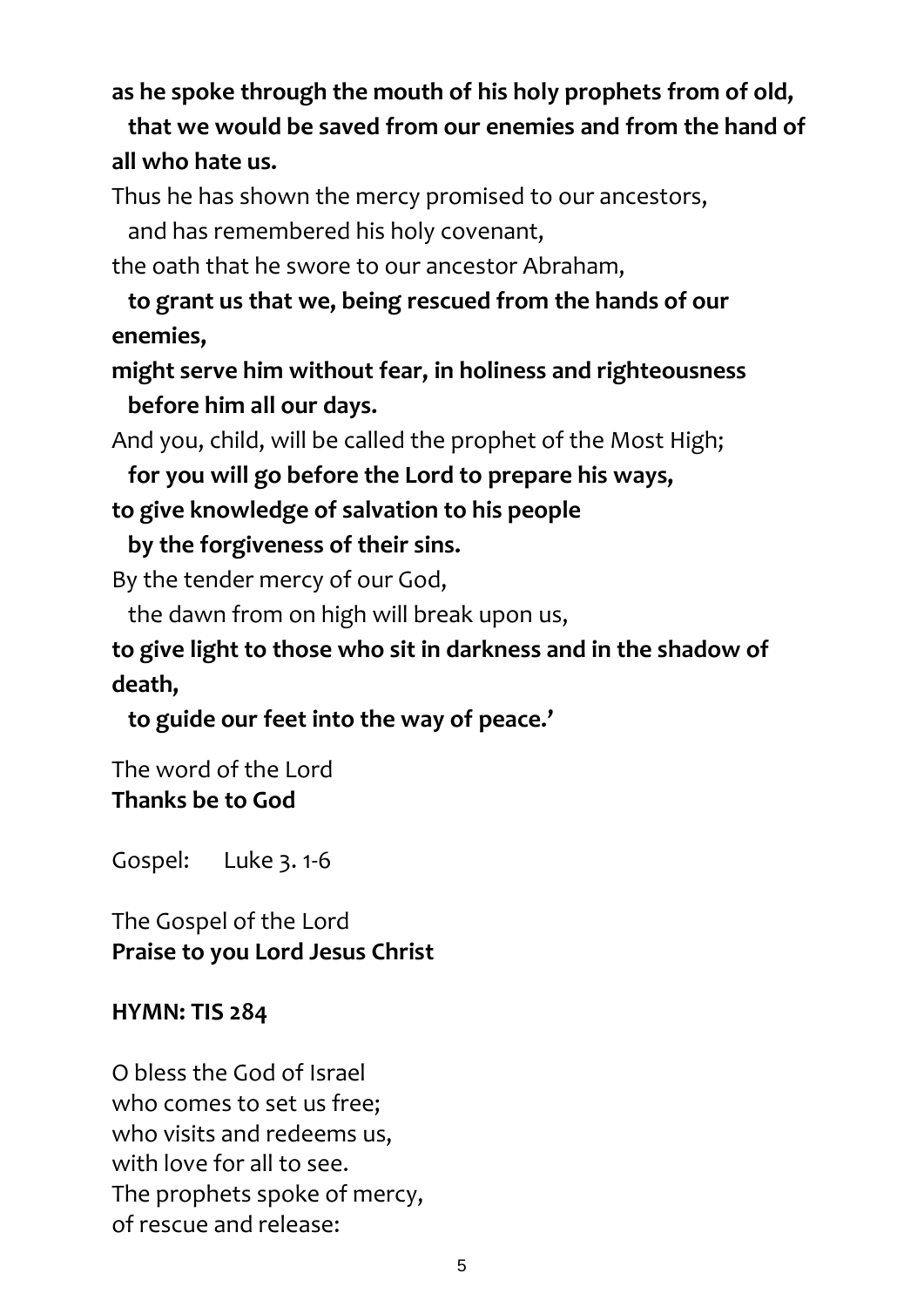God shall fulfil his promise and bring our people peace.

He comes! the Child of David, the Son whom God has given; he comes to live among us bring near the reign of heaven: before him goes his servant – forerunner in the way, the prophet of salvation, the herald of the Day.

Where once were fear and darkness the sun begins to rise – the dawning of forgiveness upon the sinner's eyes. He guides the feet of pilgrims along the paths of peace: O bless our God and Saviour with songs that never cease.

> Luke 1:68-79 Michael Arnold Perry, alt. 1942-96

#### **SERMON**

#### **HYMN: TIS 258**

*Please remain seated. The offering will be collected during this hymn.*

*Praise to you, O Christ, our Saviour, Word of the Father, calling us to life; Son of God who leads us to freedom: glory to you, Lord Jesus Christ!*

You are the Word who calls us out of darkness; you are the Word who leads us into light; you are the Word who brings us through the desert: glory to you, Lord Jesus Christ! *Praise to you,....*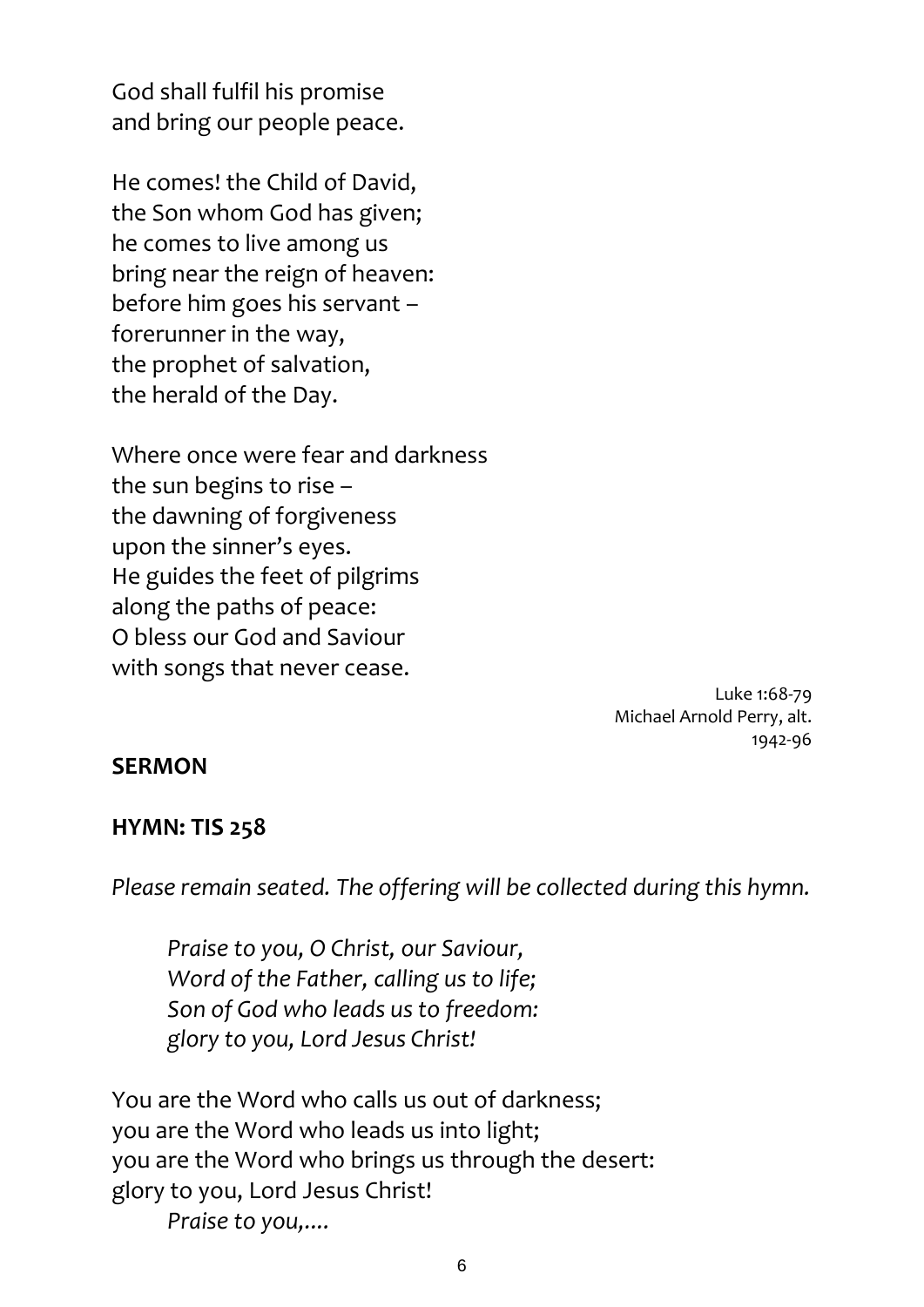You are the one whom prophets hoped and longed for; you are the one who speaks to us today; you are the one who leads us to our future: glory to you, Lord Jesus Christ! *Praise to you,....*

You are the Word who calls us to be servants; you are the Word whose only law is love; you are the Word made flesh who lives among us: glory to you, Lord Jesus Christ! *Praise to you,....*

You are the Word who binds us and unites us; you are the Word who calls us to be one; you are the Word who teaches us forgiveness: glory to you, Lord Jesus Christ!

> *Praise to you, O Christ, our Saviour, Word of the Father, calling us to life; Son of God who leads us to freedom: glory to you, Lord Jesus Christ!*

> > Bernadette Farrell 1957-

#### **ANNOUNCEMENTS**

## **PRAYERS OF THE PEOPLE**

#### **THE SACRAMENT OF THE LORD'S SUPPER**

Loving Christ, we stand in need of forgiveness, freedom, homecoming; you invite us by name. **Happy are those who are called to this supper.**

The peace of the Lord be always with you. **And also with you.**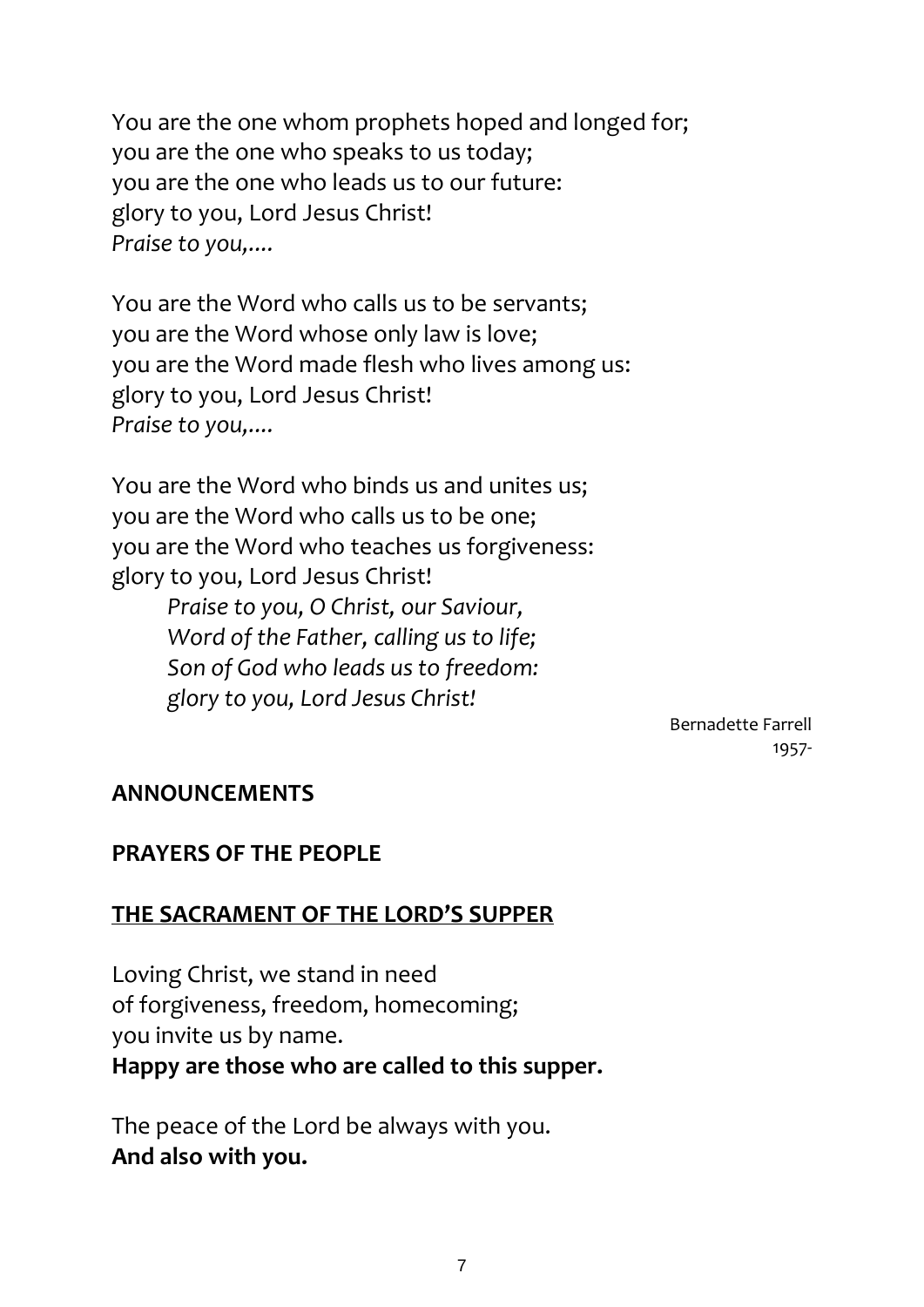#### **HYMN: TIS 259**

Among us and before us, Lord, you stand with arms outstretched and bread and wine at hand. Confronting those unworthy of a crumb, you ask that to your table we should come.

Who dare say No, when such is your intent to love the selves we famish and resent, to cradle our uncertainties and fear, to kindle hope as you in faith draw near?

No more we hesitate and wonder why; no more we stand indifferent, scared or shy. Your invitation leads us to say Yes, to meet you where you nourish, heal and bless.

John L. Bell 1949-

#### **THE GREAT PRAYER OF THANKSGIVING**

**The Lord be with you.** and also with you.

#### **Lift up your hearts.**

We lift them up to the Lord.

#### **Let us give thanks to the Lord our God.**

It is right to give our thanks and praise.

We praise you, gracious God, sovereign in grace and love, for all things come from you.

We praise you for your Son, Jesus Christ, the living Word; crucified and risen, he is the beginning of a new creation.

You poured out the Spirit, pledge and foretaste of the future, that we might not lose the way as we look for the renewal of all creation.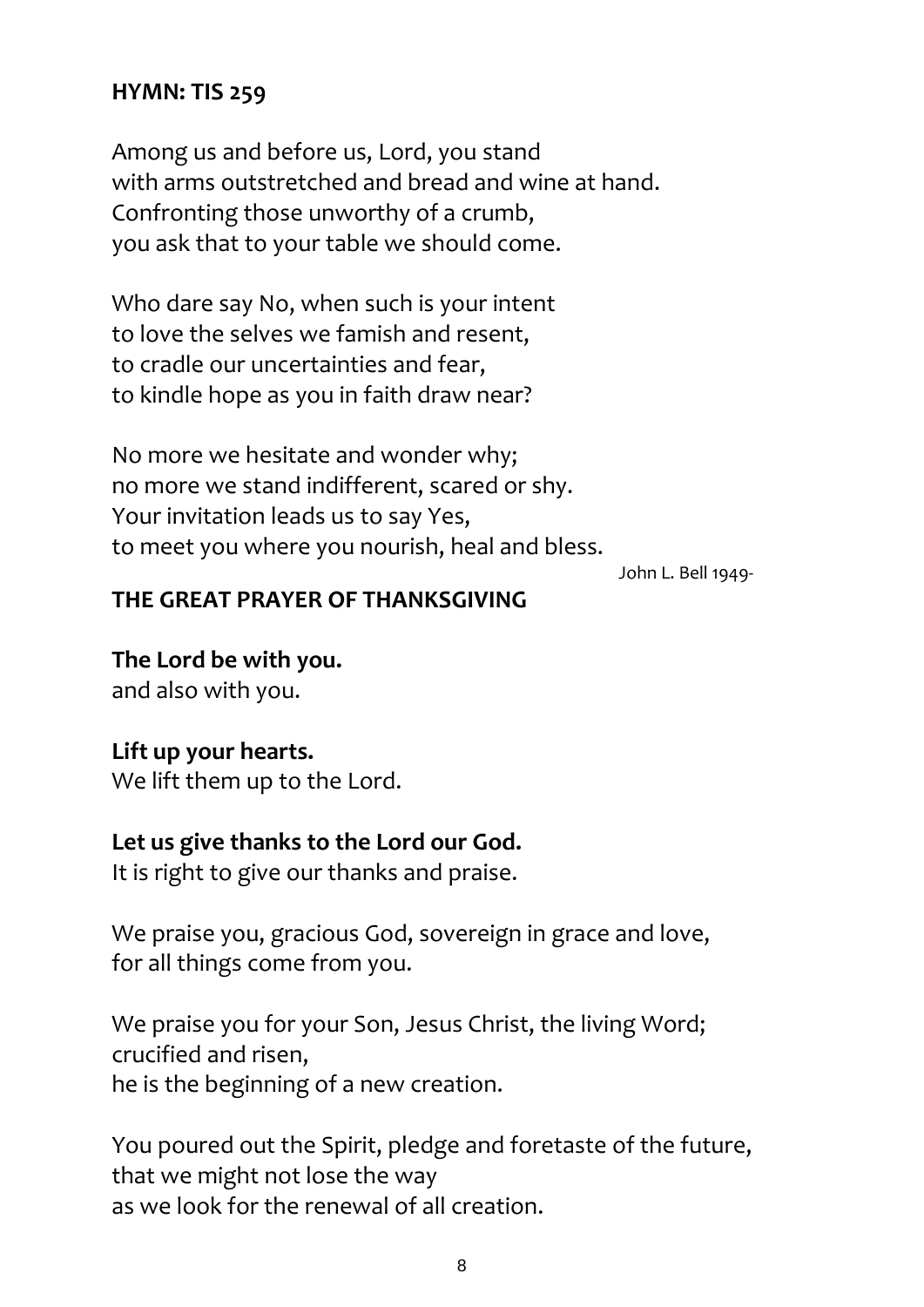Therefore, with the whole realm of nature around us, with earth, sea and sky, **we sing to you.**

With the angels and archangels who surround us, with all the saints before us and beside us, with brothers and sisters, east and west, north and south, **we sing to you.**

And with our loved ones, separate from us now, who yet, in this mystery are close to us, we sing the hymn of never ending praise:

## **TIS 756**

**Holy, Holy, Holy Lord, God of Power and might, Heaven and earth are full of your glory. Hosanna in the highest.**

## **Blessed is he who comes in the name of the Lord. Hosanna in the highest.**

Blessed are you, O God; your Son, our mother nourishes and sustains us with the pure milk of his very self, embodying the reign of justice, mercy and peace; suffering in his own body on the cross the brokenness of creation, embracing our brokenness and making us whole.

Several spiritual writers have used the image of Jesus as Mother: e.g., St Anselm, Archbishop of Canterbury (1033–1109) and Dame Julian of Norwich (c. 1342–1416).

On the night he was betrayed, Jesus took bread, gave thanks, broke it, and said: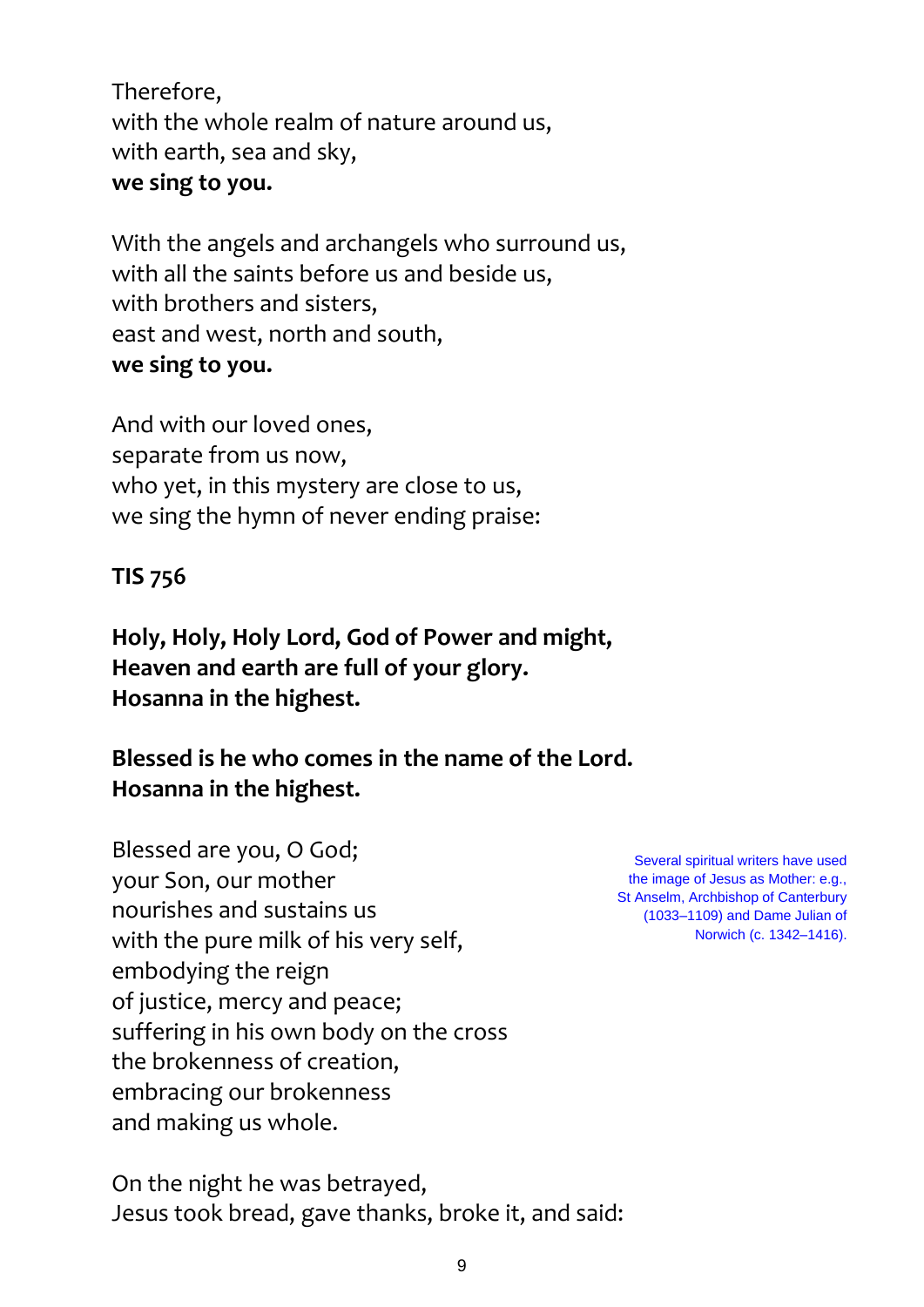'This is my body, which is for you. Do this for the remembrance of me.'

In the same way also the cup, after supper, saying: 'This cup is the new covenant in my blood. Do this, whenever you drink it, for the remembrance of me.'

So, as we eat this bread and drink this cup, we proclaim the mystery of our faith:

**Christ has died; Christ is risen; Christ will come again.**

Therefore, with the Church throughout the ages, we celebrate the life that Jesus creates among his people, **the life that overcomes death.**

Made one with him, and thus one with each other, we lay before you these gifts of bread and wine; for here we offer and present to you ourselves, our bodies, minds and spirits, to be a holy and continual sacrifice of praise and thanksgiving to you.

Come, Holy Spirit, brood over this bread and this wine. May they be for us the body and blood of Christ, vibrant with life, healing, renewing and making us whole. **Come, Holy Spirit, come.**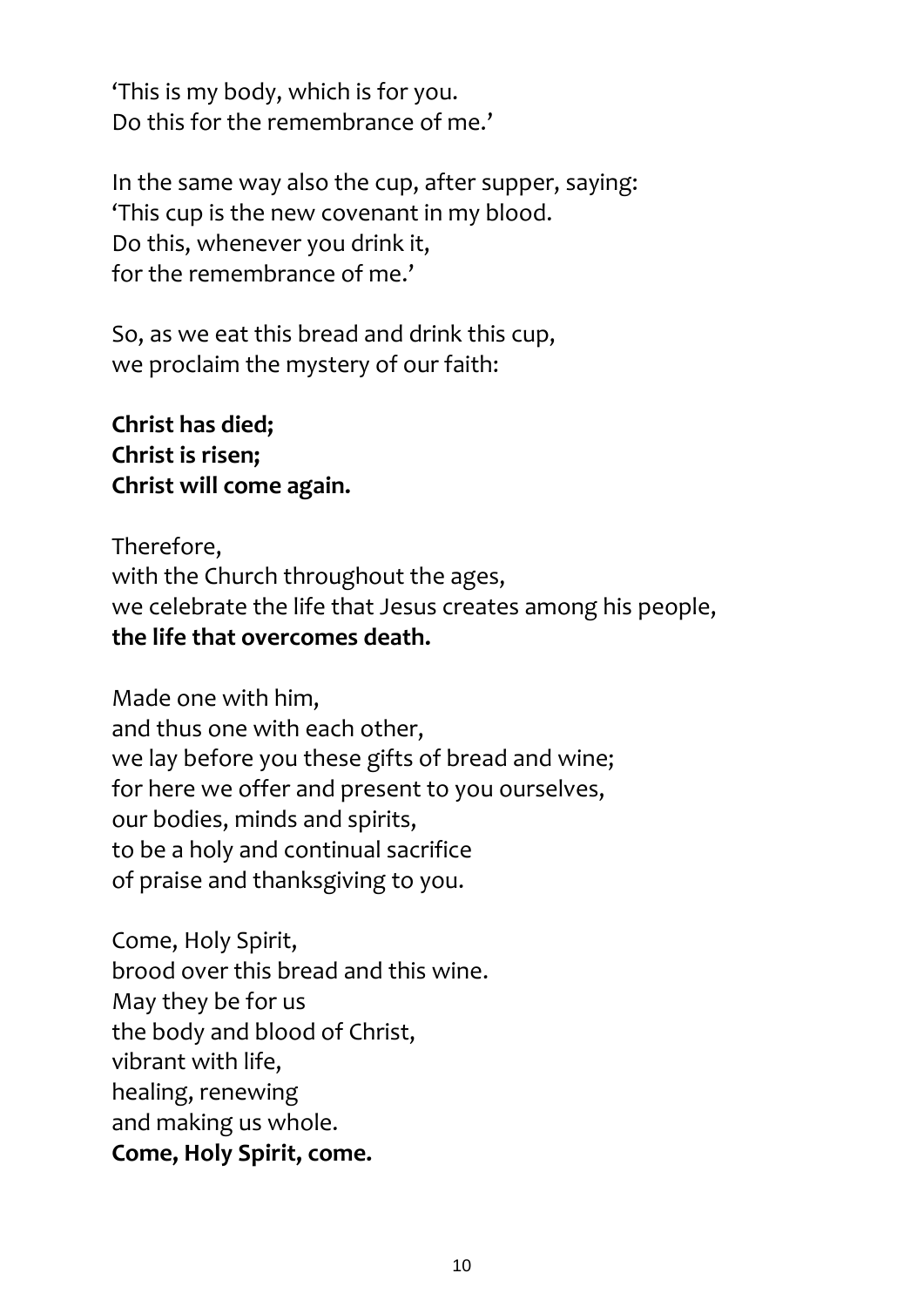Spirit of Jesus, draw us into your blazing heart, that as these gifts are consumed in us, we might be consumed in transfiguring love and thus become one with you, bone of your bone, flesh of your flesh,

living our prayer and praying our life until love and loyalty embrace, peace and justice kiss, and all are free as Christ is free.

**Glory be to you, O God, through Jesus Christ our Lord, to whom with you and the Holy Spirit be all honour and praise, now and for ever. Amen.**

#### **THE LORD'S PRAYER**

Because you are one with us, O Christ, make us one with you as we pray:

**Our Father in heaven, hallowed be your name, your kingdom come, your will be done, on earth as in heaven. Give us today our daily bread. Forgive us our sins as we forgive those who sin against us. Save us from the time of trial and deliver us from evil.**

**For the kingdom, the power, and the glory are yours now and forever. Amen**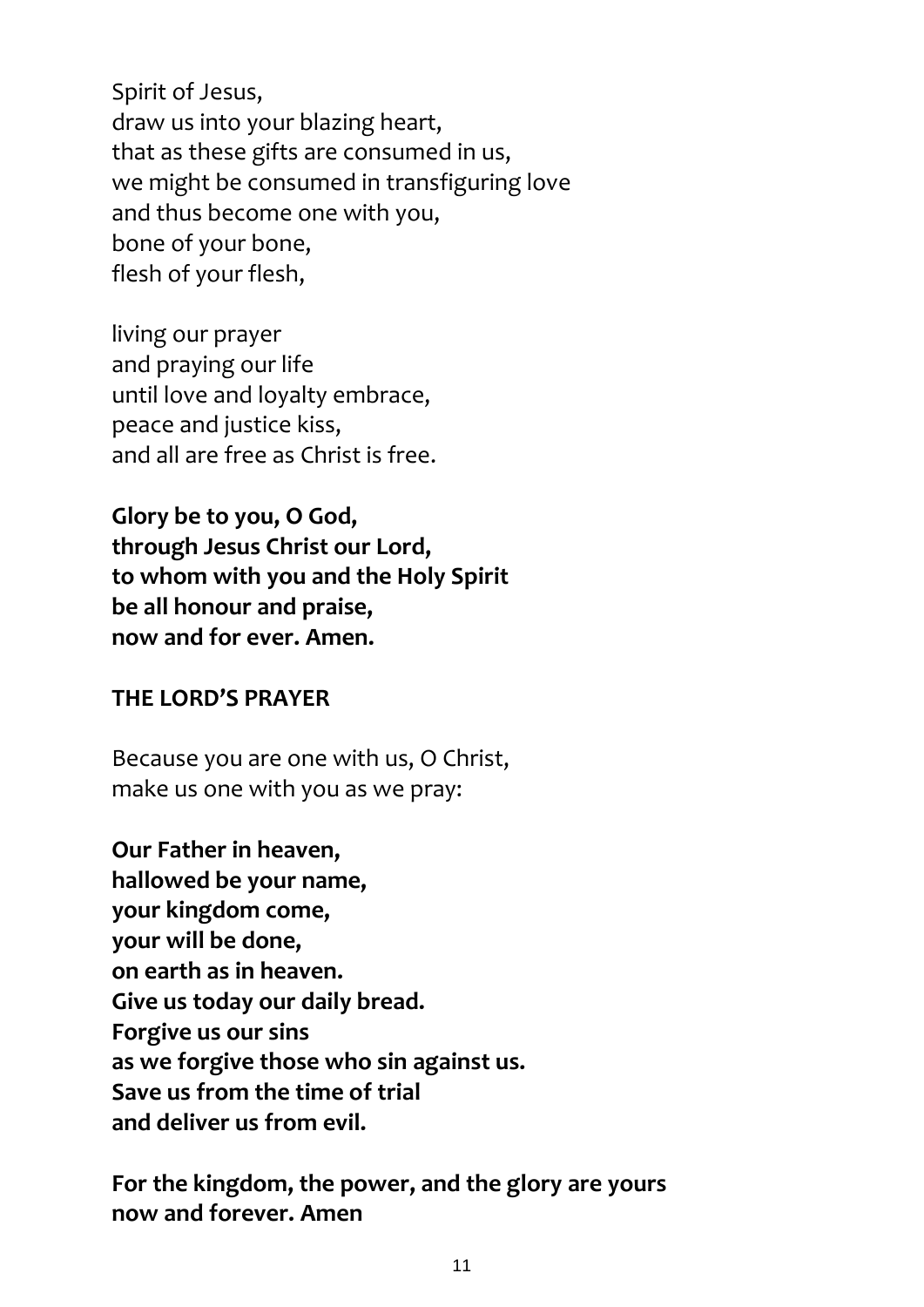## **THE BREAKING OF THE BREAD**

Christ is the bread of joy, who shares food with sinners.

Christ is the cup of life, who revives the faint-hearted.

Let us receive what we are. Let us become what we receive: **The body of Christ.**

## **AGNUS DEI**

… The gifts of God for the people of God.

### **TIS 756**

**Jesus, Lamb of God, have mercy on us. Jesus, bearer of our sins, have mercy on us. Jesus, redeemer of the world, grant us your peace.**

## **SHARING OF BREAD AND WINE**

## **PRAYER**

God of heaven and earth, you make us one in Christ. **Inspire us with new vision and the wisdom of ancient dreams. Give us strength to walk together until we come to our eternal home. In Christ's name. Amen.**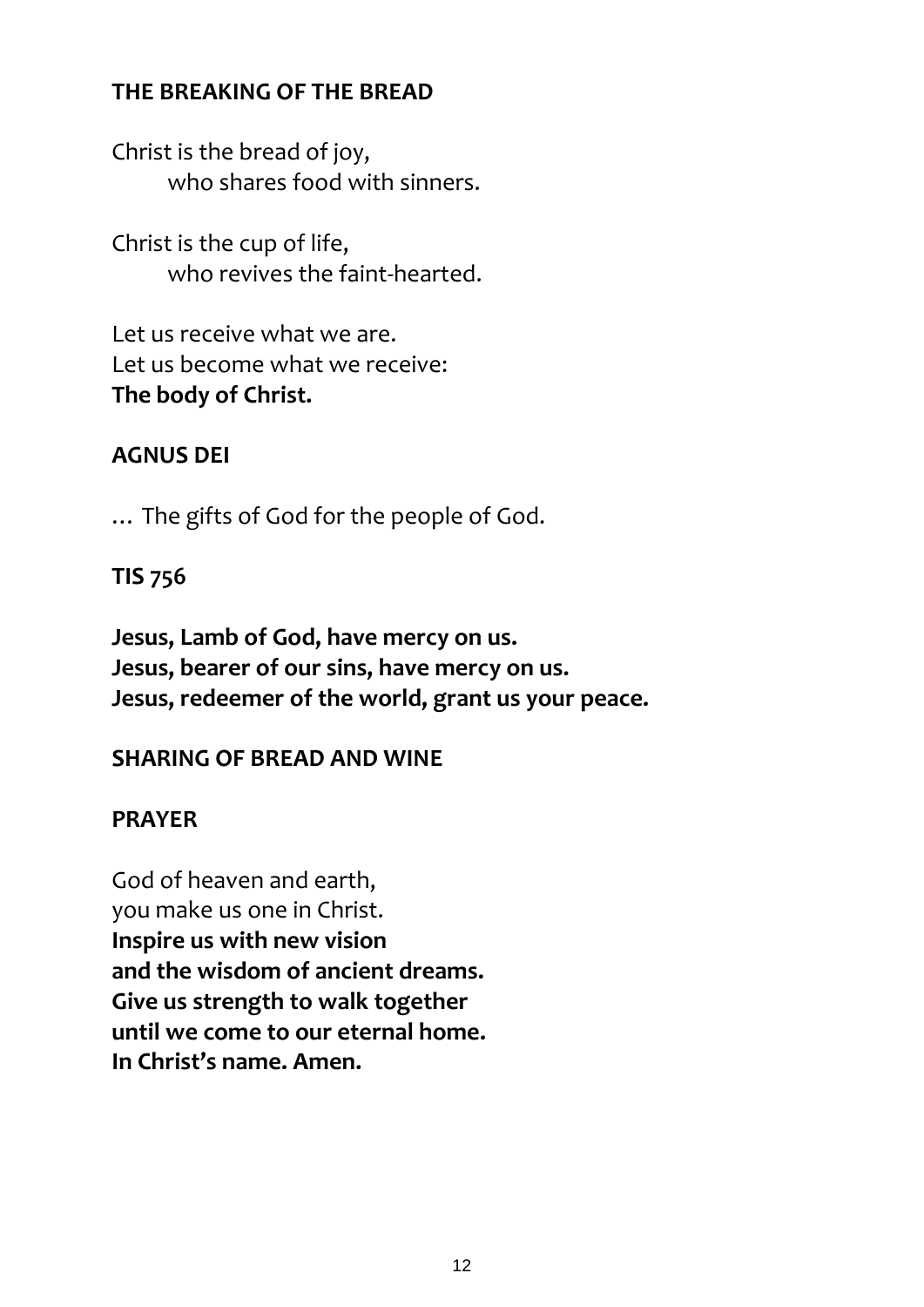#### **HYMN: TIS 530**

Now let us from this table rise renewed in body, mind and soul; with Christ we die and live again, his selfless love has made us whole.

With minds alert, upheld by grace, to spread the Word in speech and deed, we follow in the steps of Christ, at one with all in hope and need.

To fill each human house with love, it is the sacrament of care; the work that Christ began to do we humbly pledge ourselves o share.

Then give us grace, Companion God, to choose again the pilgrim way, and help us to accept with joy the challenge of tomorrow's day.

> Frederik Herman Kaan 1929-

#### **BLESSING AND SENDING OUT**

May the longed-for Christ Lead our feet in the way of peace And bring us will all God's children Into the blessedness of God's reign. Amen.

And the blessing …

#### **WORD OF MISSION**

Go in peace to love and serve the Lord **In the name of Christ. Amen**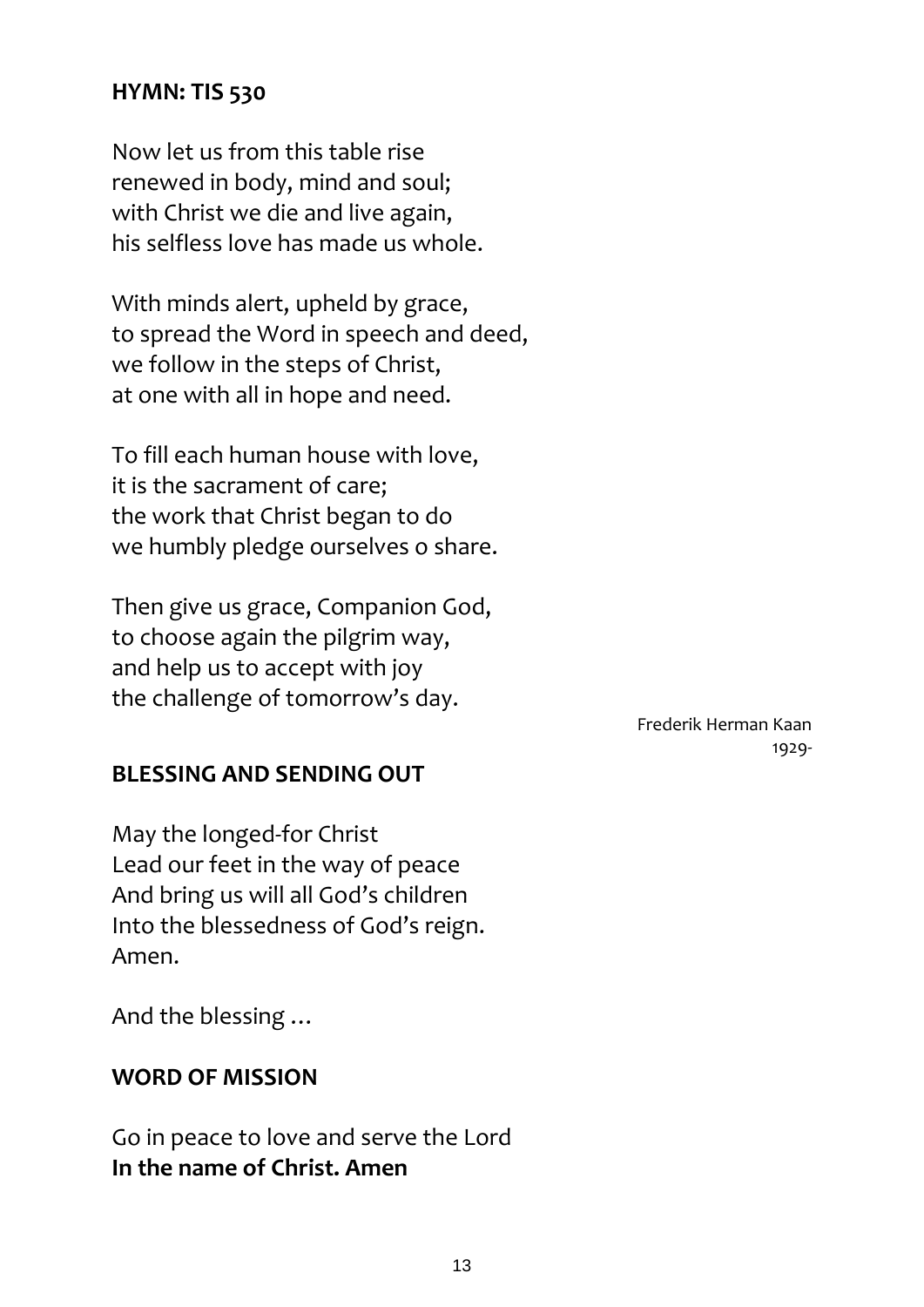### **POSTLUDE**

*You can find a copy of today's sermon along with other congregational information on the church website.*

*Where there seems to be no way* – John van de Laar, Sacredise Music and Words reproduced with permission under CCLI licenses

> Rev. Andrew Boyle Office: 0411 958 127; Mobile 0409 869 009; Email: [ajmboyle@outlook.com](mailto:ajmboyle@outlook.com)

Rev. Deacon Pam White Mobile 0434 378 099; Email: [pamdwhite@optusnet.com.au](mailto:pamdwhite@optusnet.com.au)

Music Director: Mr Peter Hurley

Administrator: Mrs Cathy O'Connor Tuesdays & Fridays, 9am-3.30pm – 0411 958 127 [office@ormond.unitingchurch.org.au](mailto:office@ormond.unitingchurch.org.au)

Website: [www.ormondunitingchurch.org](http://www.ormondunitingchurch.org/)

# **ROSTER for Sunday 12 December 2021**

| <b>READING</b>            | Kristina Parish    |                 |
|---------------------------|--------------------|-----------------|
| <b>PRAYERS</b>            | Dianne Richter     |                 |
| <b>DOOR DUTY</b>          | Lorraine Denniston | David Northwood |
| SOUND                     | Graeme Davenport   |                 |
| <b>MUSIC</b>              | Peter Hurley       |                 |
| <b>COUNTNG</b>            | Dot & Jan Rose     |                 |
| <b>RESOURCES DELIVERY</b> | Ron Townsend       |                 |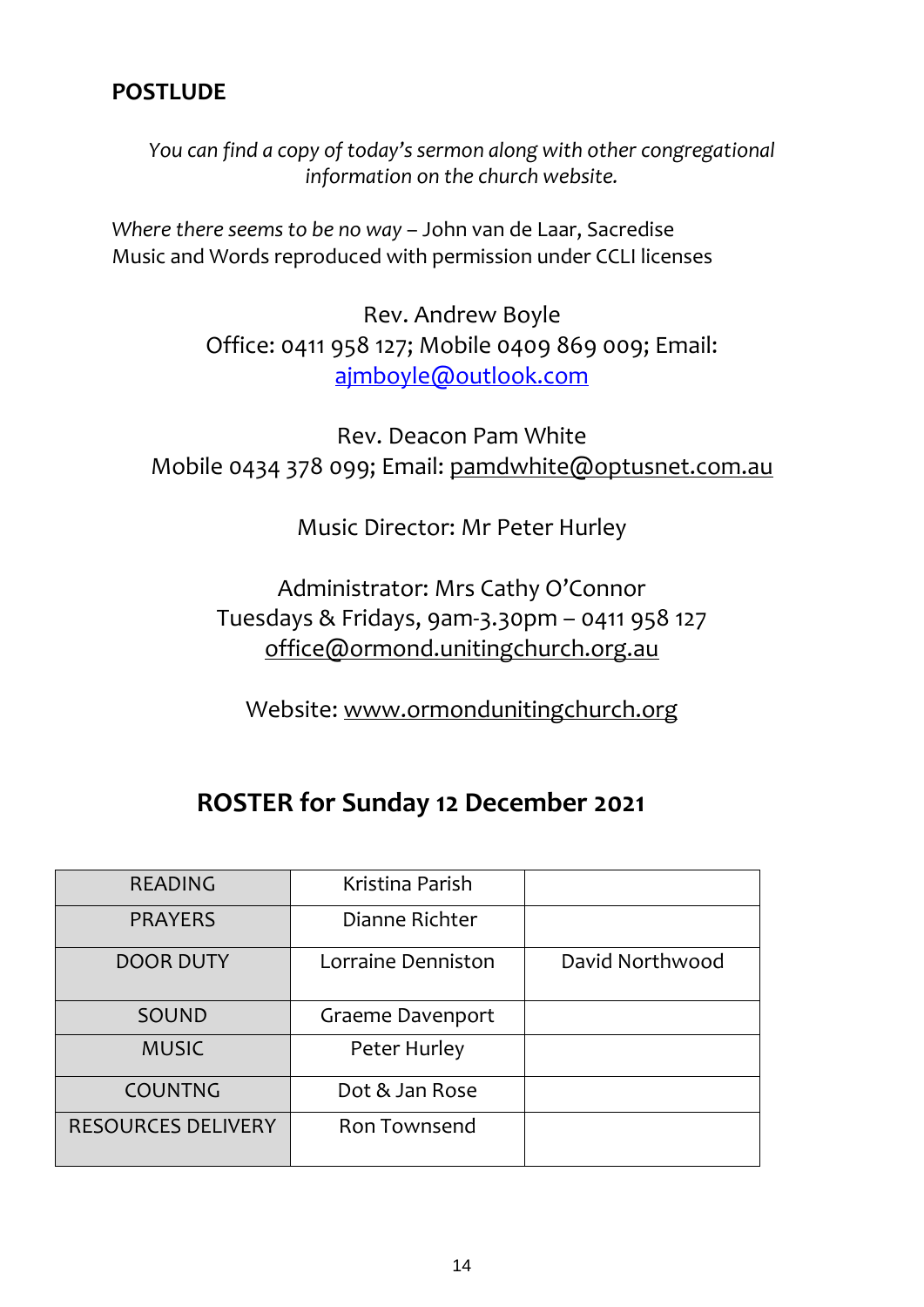# NEWS AND NOTICES

### **MEMORIAL SERVICE FOR WILF CORDIER**

This Sunday **5 th December 4.30pm** in the church. We will also place Wilf's ashes in the Memorial Garden.

#### **THE CHRISTMAS BOWL 2022**

As we begin Advent and our movement toward Christmas, we make ourselves aware of the work of the Christmas Bowl of the Australian Council of Churches. This year again, through Act for Peace, the ACC will be working with conflict-traumatised Palestinians in Gaza, Sri Lankan refugees in India, victims of the humanitarian crisis in Syria, people in Ethiopia displaced by the civil war there and vulnerable families and communities in Indonesia. For the past 70 years the ACC has invited Australians to partner with them in responding to the needs of some of the world's most vulnerable. We hope you can continue to support their important work again this year.



## **COVID PROTOCOLS**

Many of the COVID restrictions we have been living under have been lifted this week. Here is a list of what we must do and we can do:

- Each week we will be required to check in with QR codes or manually if we can't check in with a smartphone
- We must show a COVID Marshall at the church proof of our vaccination status. This only needs to be done once. This can be a certification on your smartphone or a printed copy of your vaccination status. If you are exempt, please bring a copy of your exemption. Children under 12 are currently exempt from this requirement.